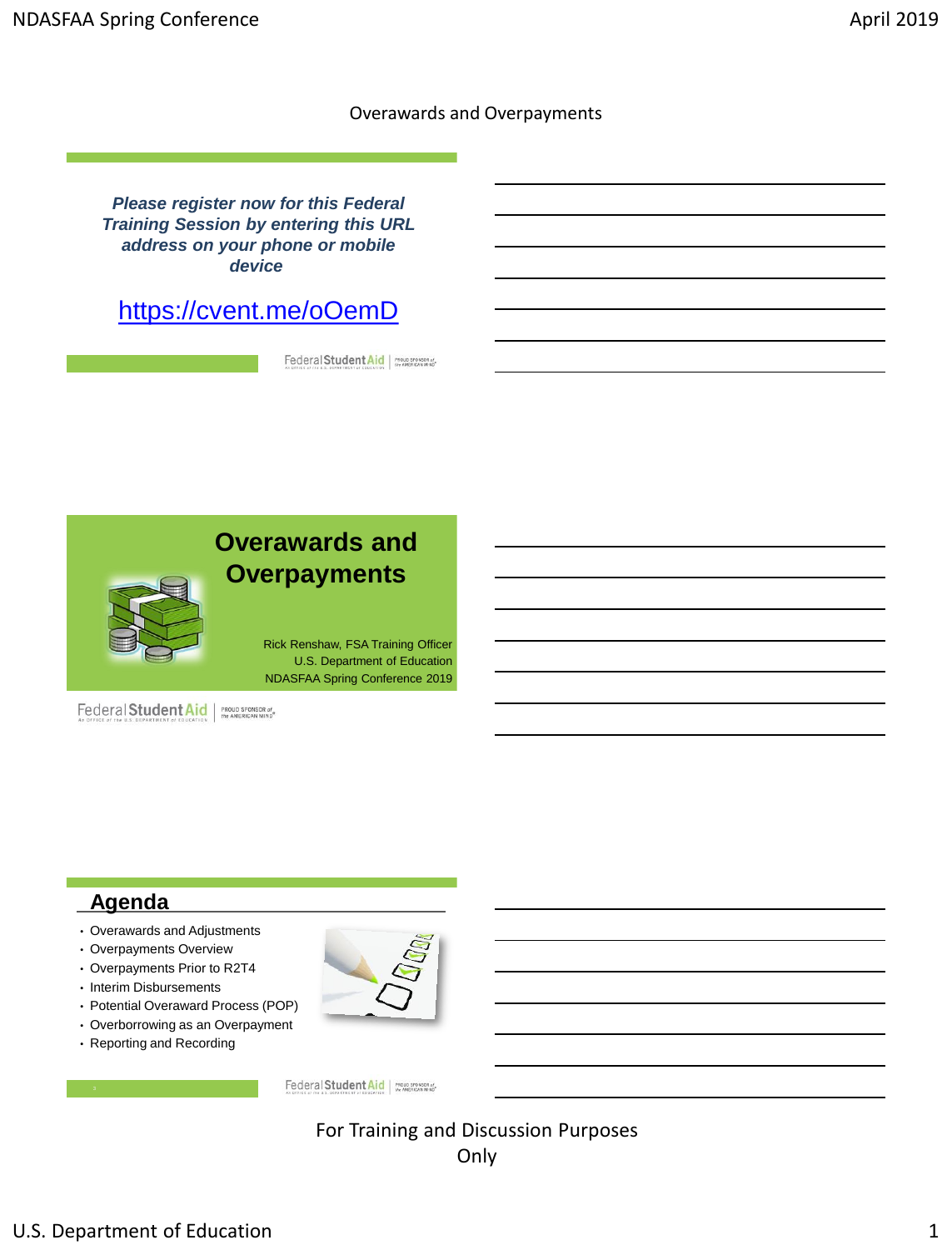

## **When Does an Overaward Exist**

An overaward exists if any of these conditions are met:

- School awards aid to a student who is ineligible for the amount of aid received
- Student's award in an individual program exceeds the regulatory maximum

Federal Student Aid | PROUD SPONSOR of

## **When Does an Overaward Exist**

An overaward exists if any of the following conditions are met (cont.):

- Student's aid package exceeds his or her need
- Student's award exceeds his or her cost of attendance (COA)
- Student is receiving a Pell Grant or Iraq and Afghanistan Service Grant (IASG) at multiple schools for the same period of enrollment

Federal Student Aid PROUD SPONSOR of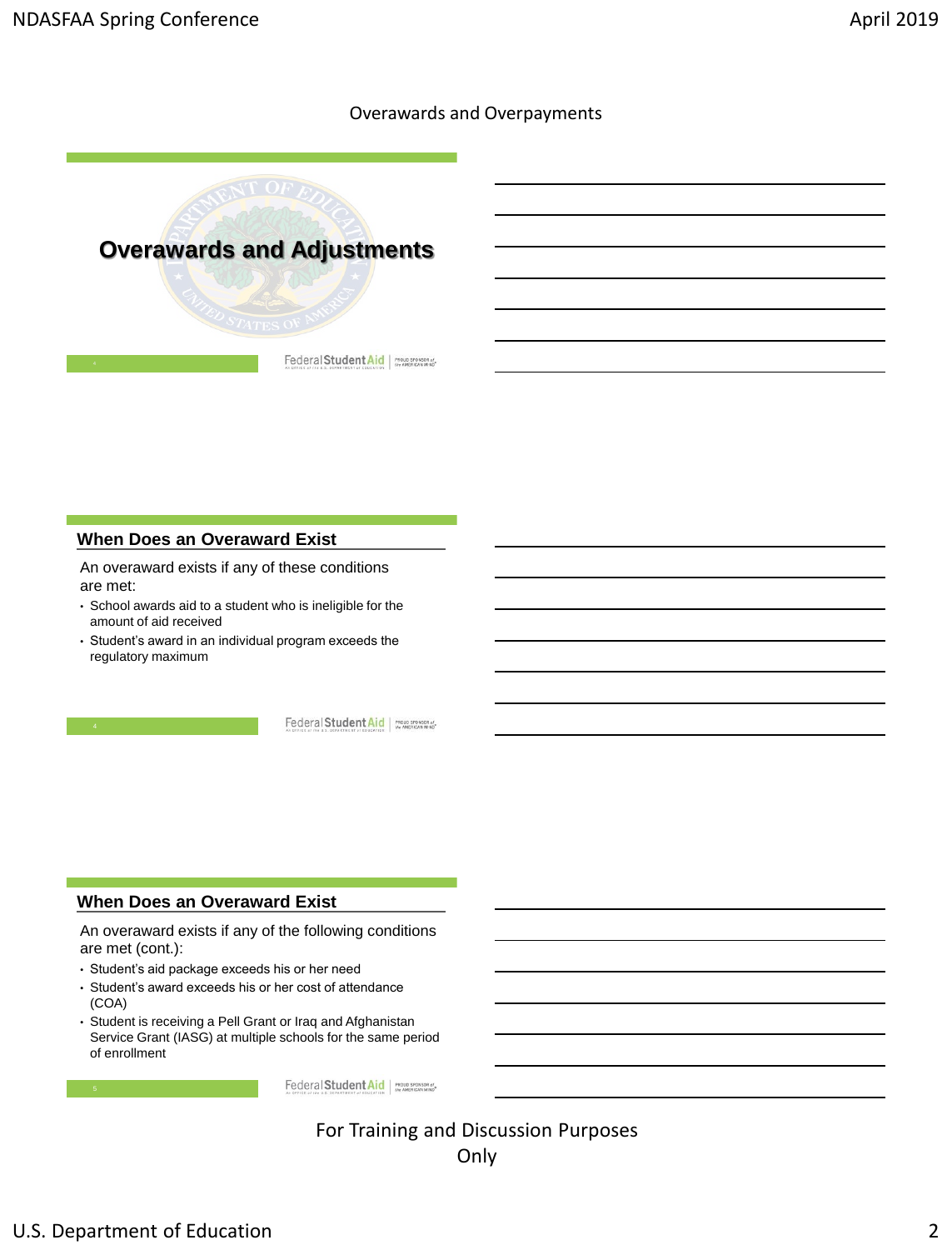### **When Does an Overpayment Exist**

- An overpayment occurs when an overaward cannot be corrected since some or all disbursements have already been made
- An overpayment can occur immediately at the time a student receives funds for which they have no eligibility

Federal Student Aid FROUD SPONSOR of

### **Adjusting Disbursements by Program Type**

- If the school has not yet made a second or subsequent disbursement, an overaward could be reduced or eliminated by cancelling or reducing any future disbursements
- If a student's need is exceeded, schools will need to adjust need-based aid
- If Cost of Attendance is exceeded, schools will generally reduce aid in accordance with their own packaging philosophy (i.e., reduce least desirable aid first)

Federal Student Aid | PROUD SPONSOR of

## **Adjusting Disbursements by Program Type**

- Pell Grant: A correctly determined Pell Grant is never adjusted to take into account other forms of aid
	- School must attempt to eliminate the overaward by reducing other aid that is in its control
- If a Pell-eligible student receives Pell Grant funds for which they are ineligible
	- First reduce subsequent disbursements during award year if possible

Federal Student Aid | PROUD SPONSOR of

For Training and Discussion Purposes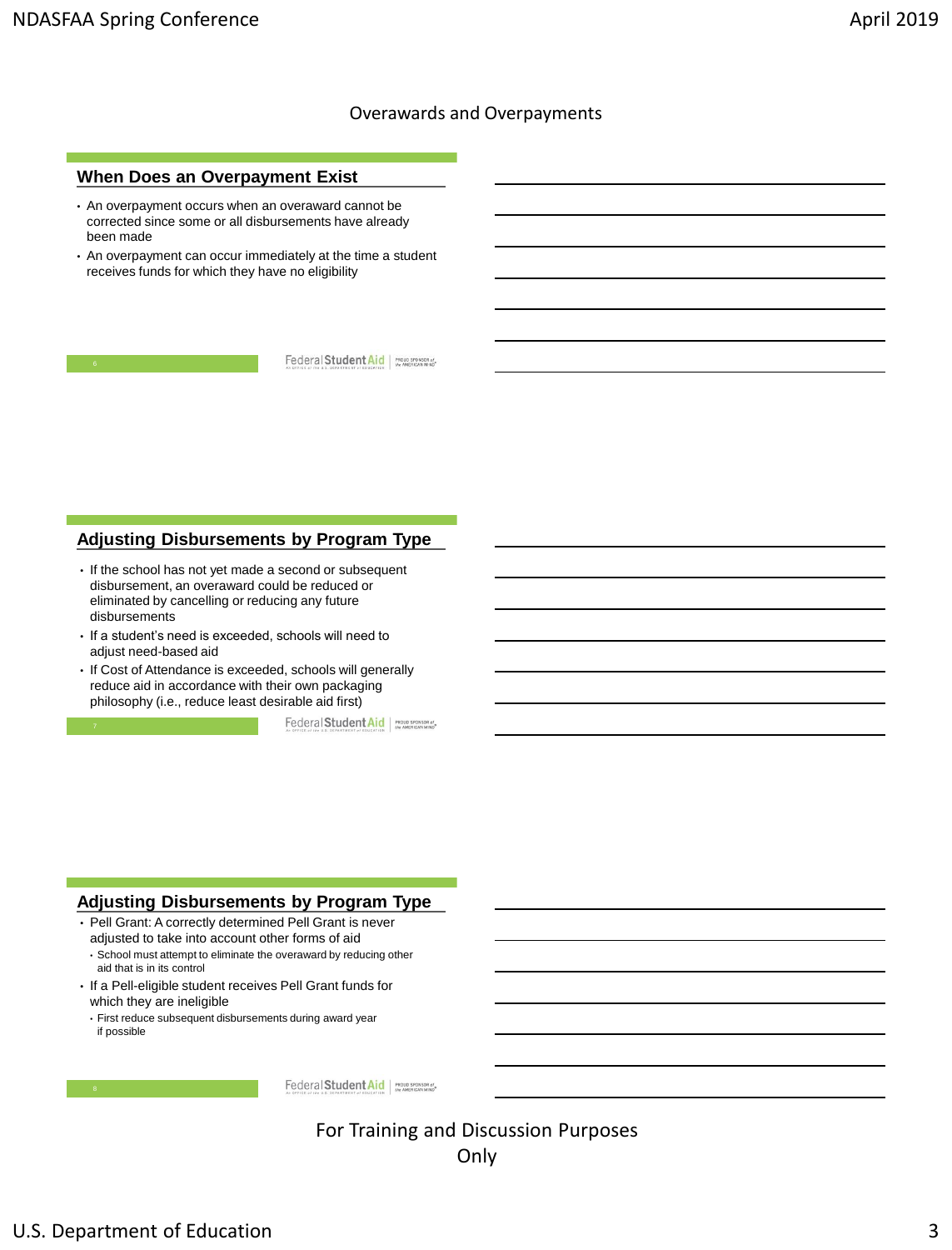#### **Adjusting Disbursements by Program Type**

- Iraq Afghanistan Service Grant: If correctly determined, the IASG is treated the same as Pell
	- If an IASG-eligible student receives an IASG for which they are ineligible, the school should reduce subsequent disbursements if possible
- TEACH Grant: TEACH Grants are not need-based aid so they can exceed a student's need. However, in combination with other EFA, they must not exceed Cost of Attendance.

Federal Student Aid FROUD SPONSOR of

#### **Adjusting Disbursements by Program Type**

- Campus-Based Programs: There is \$300 overaward tolerance, but only if an overaward occurs after Campus-Based aid has been packaged
- The threshold does not allow a school to deliberately award Campus-Based aid that, in combination with other aid, exceeds the student's financial need
- Generally, there is not a \$300 tolerance if the award includes a Direct Loan
- Exception: \$300 tolerance can be used if the award contains a Direct Loan and FWS award

Federal Student Aid | PROUD SPONSOR of

## **Adjusting Disbursements by Program Type**

- Federal Work-Study: Since you cannot force a student to repay wages already earned, a school can adjust for an overaward by reducing future hours
	- If there is still an overpayment after you have adjusted all other applicable aid, the school must reimburse FWS program from their own funds

Federal Student Aid | PROUD SPONSOR of

For Training and Discussion Purposes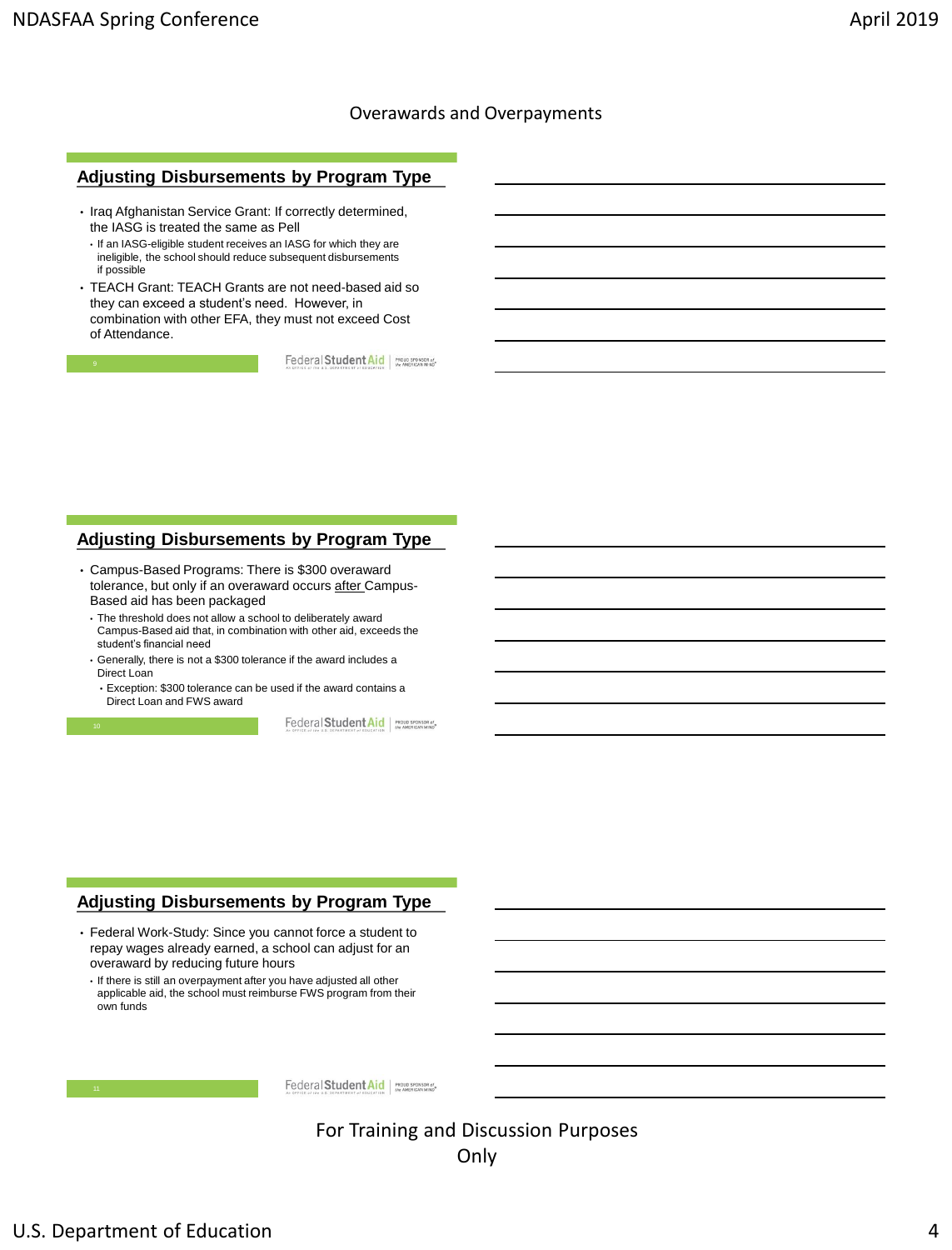## **Adjusting Disbursements by Program Type**

- Subsidized Direct Loan: In combination with other needbased aid, the Subsidized Direct Loan cannot exceed need or Cost of Attendance
- Unsubsidized Direct Loan: In combination with other EFA, the Unsubsidized Direct Loan cannot exceed Cost of Attendance

Federal Student Aid

## **Adjusting Direct Loan Overawards**

- If loan is not fully disbursed, adjust the second or subsequent disbursement
- If loan is fully disbursed when overaward is discovered, no action required
- Student will repay according to terms of the promissory note
- Must still adjust other aid over which school has control (e.g., Campus-Based)

Federal Student Aid | PROUD SPONSOR of

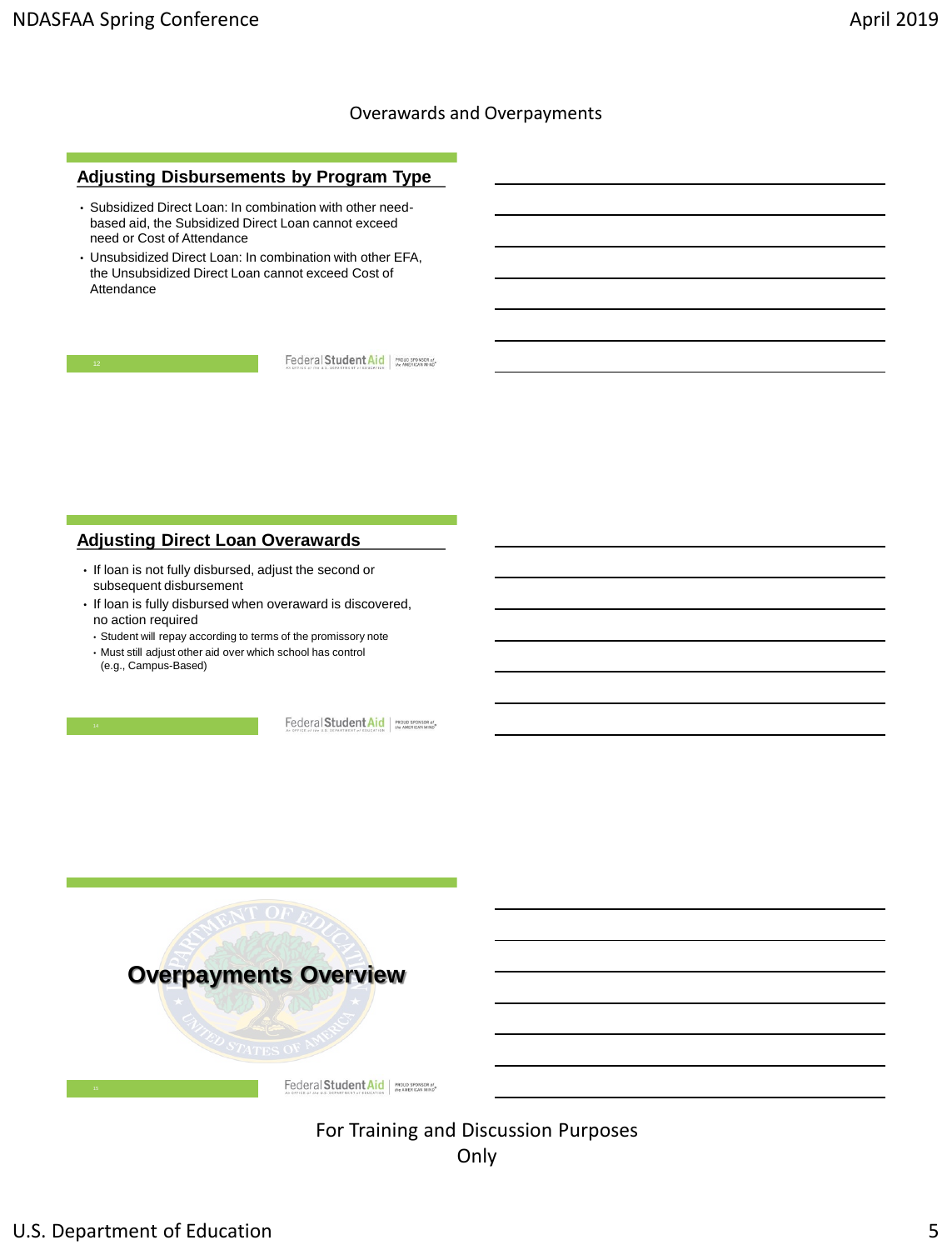#### **Treatment of Overpayments**

- Any portion of the student's award that is an overpayment must be repaid to the Department
	- For students who withdraw, separate conditions for repayment are addressed in 34 C.F.R. § 668.22
- When an overpayment occurs, the cause of the overpayment will determine who must return funds
- If due to school error the school must repay entire amount
- If due to student error the student must repay amounts of \$25 or more • Exception: if the overpayment is the result of a R2T4 calculation the student must repay amounts of \$50 or more

Federal Student Aid | PROUD SPONSOR of

### **Overpayment—School Responsibility**

- Unresolved overawards
- Interim disbursements, or failure to complete verification
- Miscalculated COA
- Payment in excess of loan limits
- Application errors or misreporting
- Required recalculations not performed
- R2T4 calculations

Federal Student Aid | PROUD SPONSOR of

## **Overpayment—School Responsibility**

- A school is permitted to attempt collection from the student of the funds returned
	- As a school liability, this is not an FSA Debt owed by the student to the Department
	- The student in these cases should never be reported to NSLDS or referred to the Department for collection
	- Even if the student does not repay the school, this debt can never result in loss of Title IV eligibility

Federal Student Aid | PROUD SPONSOR of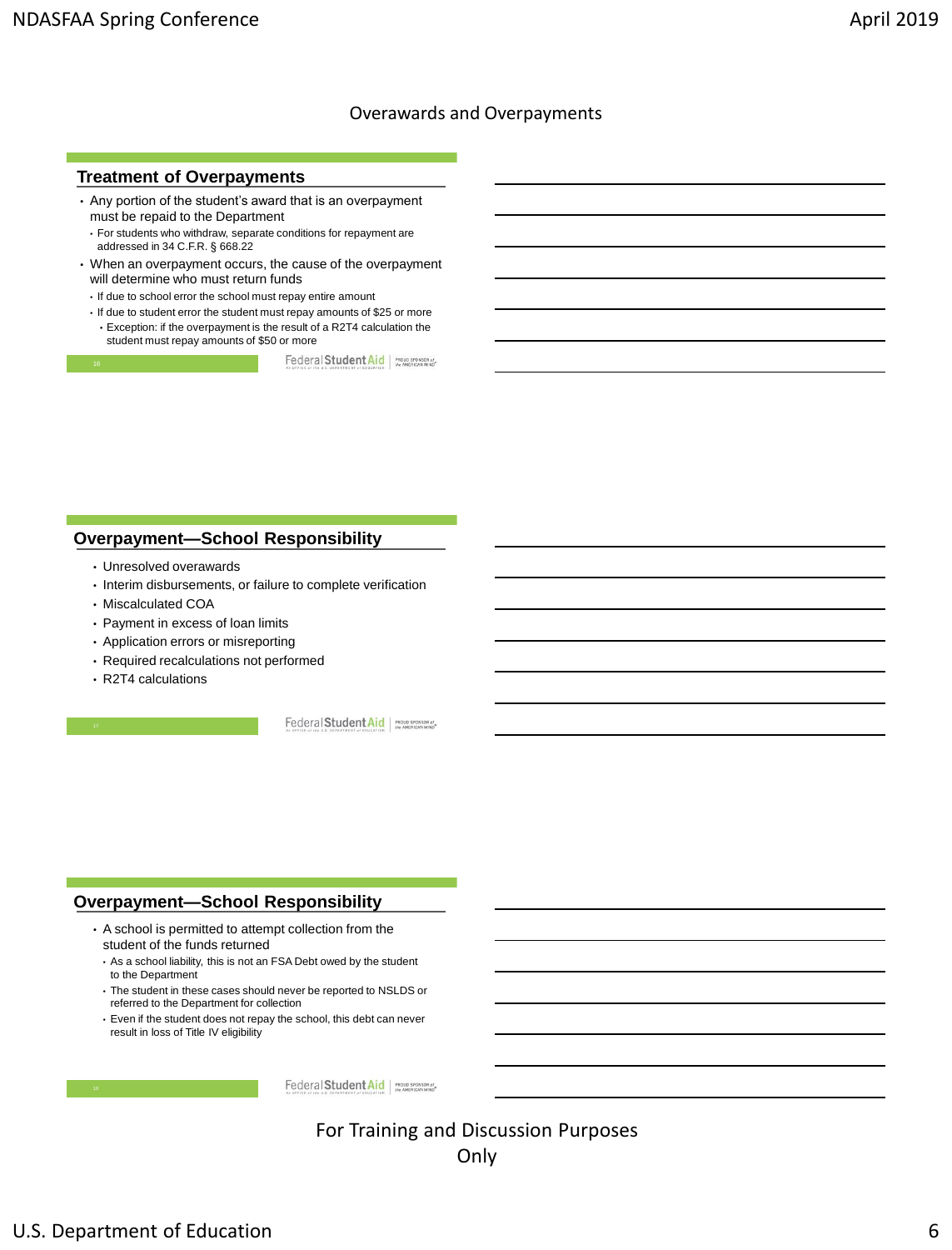#### **Overpayment—Student Responsibility**

- School must notify student in writing requesting repayment
	- Inform student that failure to repay or make satisfactory arrangements to repay will result in loss of eligibility for Title IV aid
	- School must consider claims by student that school made error

Federal Student Aid | PROUD SPONSOR of

#### **Student Fails to Begin Attendance**

- If school disburses Pell, IASG, TEACH, and/or FSEOG and the student fails to begin attendance
	- School must return the funds even if they were disbursed directly to the student
- Funds must be returned within 30 days after school became aware that student will fail or has failed to begin attendance (e.g., census date)
- If the school disburses Pell, IASG, and/or TEACH and the student begins some but not all classes
- School must recalculate the awards based on the student's actual enrollment status
- The ineligible portion of funds is considered a student overpayment. The school can correct it by adjusting future disbursements or, if that is not possible, require the student to return the ineligible portion of funds disbursed 20

#### **Student Fails to Begin Attendance**

• If student does not begin attendance, the school must return any Direct Loan funds credited to the student's account

• For any remaining loan funds disbursed directly to a student, the school must notify the appropriate loan servicer of the loan funds that are outstanding, so that the Department can issue a 30-day demand letter to the student (only applies if school did not know at the time of disbursement that student would not begin attendance)

• School may also choose to repay Direct Loan funds disbursed directly to student instead of initiating the demand letter process, but this is not required

*A student is considered not to have begun attendance if a school is unable to document attendance in any class.*

Federal Student Aid | PROUD SPONSOR of

For Training and Discussion Purposes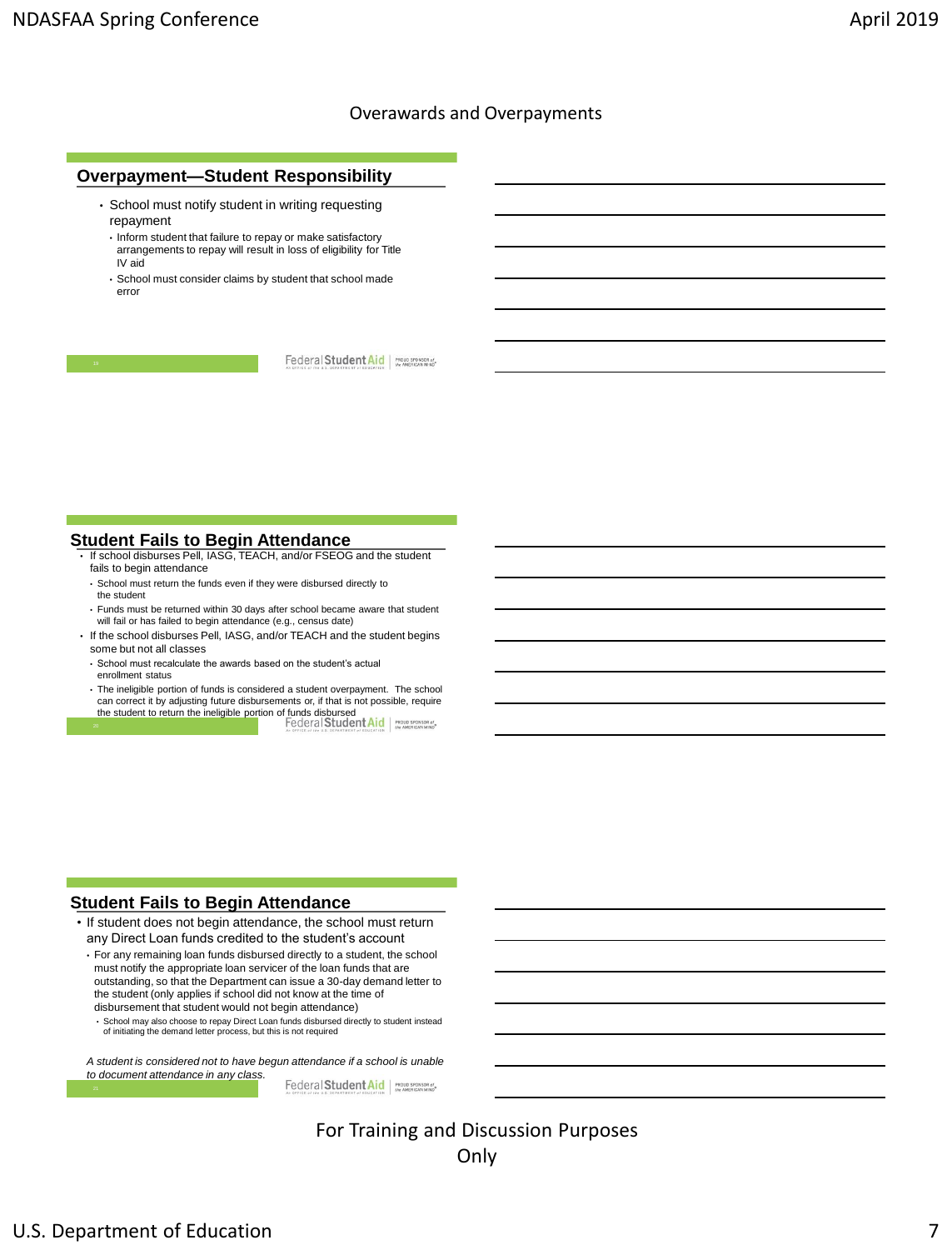#### **Student Fails to Begin Attendance**

- Schools must return funds no later than 30 days after the date they become aware that the student has not begun attendance
- For a school not required to take attendance, funds must be returned no later than 30 days after the school's census date, if applicable
	- The date on which the school reports its enrollment levels to a state, local jurisdiction, or outside agency
	- Only applies if the school's census date process includes verification of a student's attendance in class

Federal Student Aid FROUD SPONSOR of



Federal Student Aid | PROUD SPONSOR of

## **Returning an Overpayment Before R2T4**

- For a school liability overpayment that is determined to have occurred prior to a student withdrawal
- The school must repay the overpayment prior to conducting a return calculation
- The overpayment should not be included in the calculation



Federal Student Aid PROUD SPONSOR of

For Training and Discussion Purposes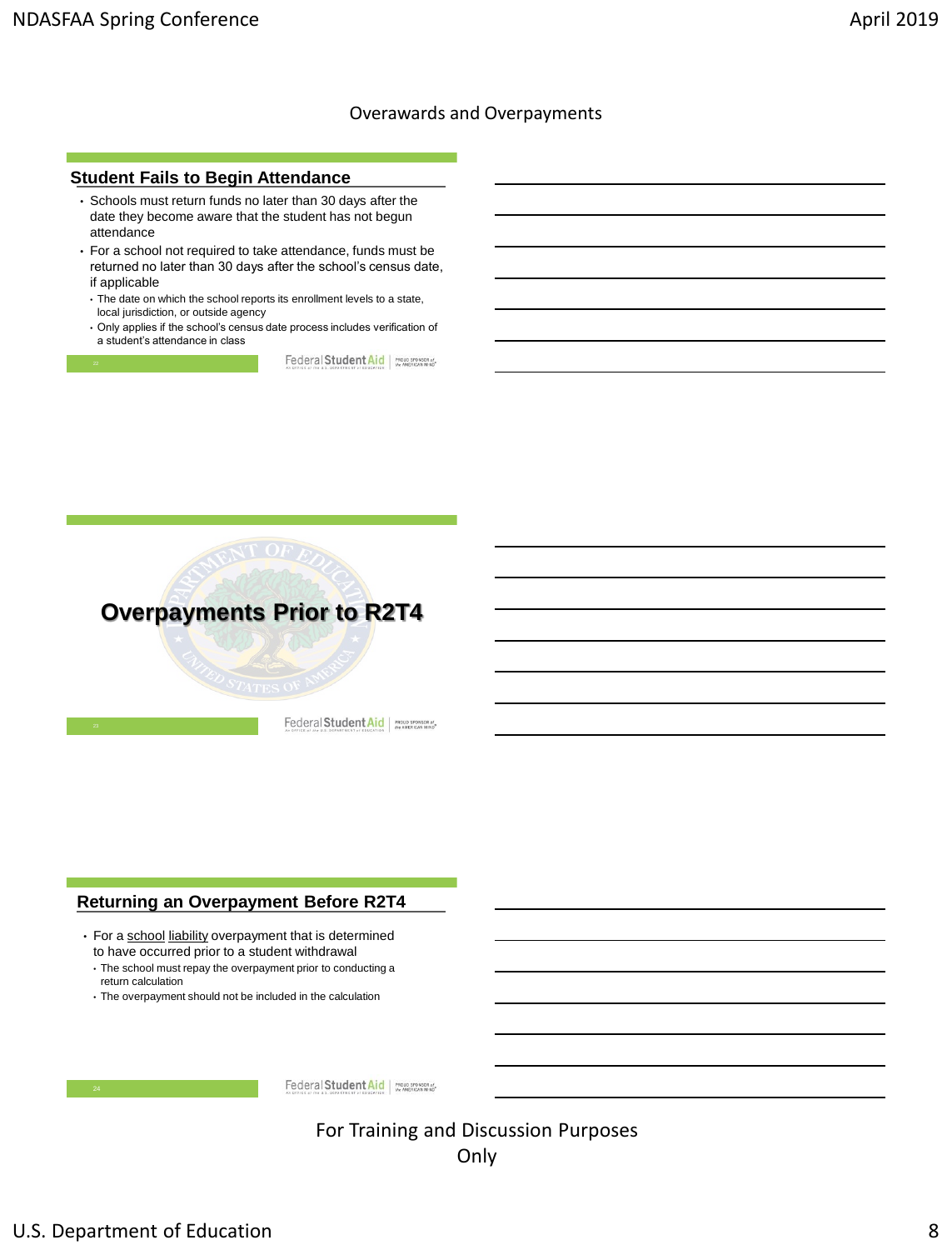## **Returning an Overpayment Before R2T4**

- For a student liability overpayment that is determined to have occurred prior to a student withdrawal
	- The overpayment should not be included in the calculation
	- If the student withdrew after the 60% point, the school should attempt to collect the overpayment from the student
	- If unable to collect the overpayment, the school should report the overpayment to NSLDS and refer it to the Department's Default Resolution Group • If the student withdrew prior to the 60% point, the school should not take
	- any action until it has completed the return calculation
	- Can reduce the overpayment amount by the post-withdrawal amount, OR
	- Can add the overpayment to the overpayment amount determined by the return calculation



Federal Student Aid | PROUD SPONSOR of



Federal Student Aid | PROUD SPONSOR of

#### **Interim Disbursement Basics**

- If a student is selected for verification, a school has the option of making an interim disbursement
	- Prior to completing the verification process OR
	- Before receiving the corrected SAR or ISIR
- If a school has no reason to question the accuracy of the FAFSA, the school can
	- Make one interim disbursement of Pell and FSEOG funds for the applicant's first payment period
	- Permit FWS employment for the first 60 consecutive days after the student enrolls for the award year
	- Originate, but not disburse a Subsidized Direct Loan<br>27<br>
	Pederal Student Aid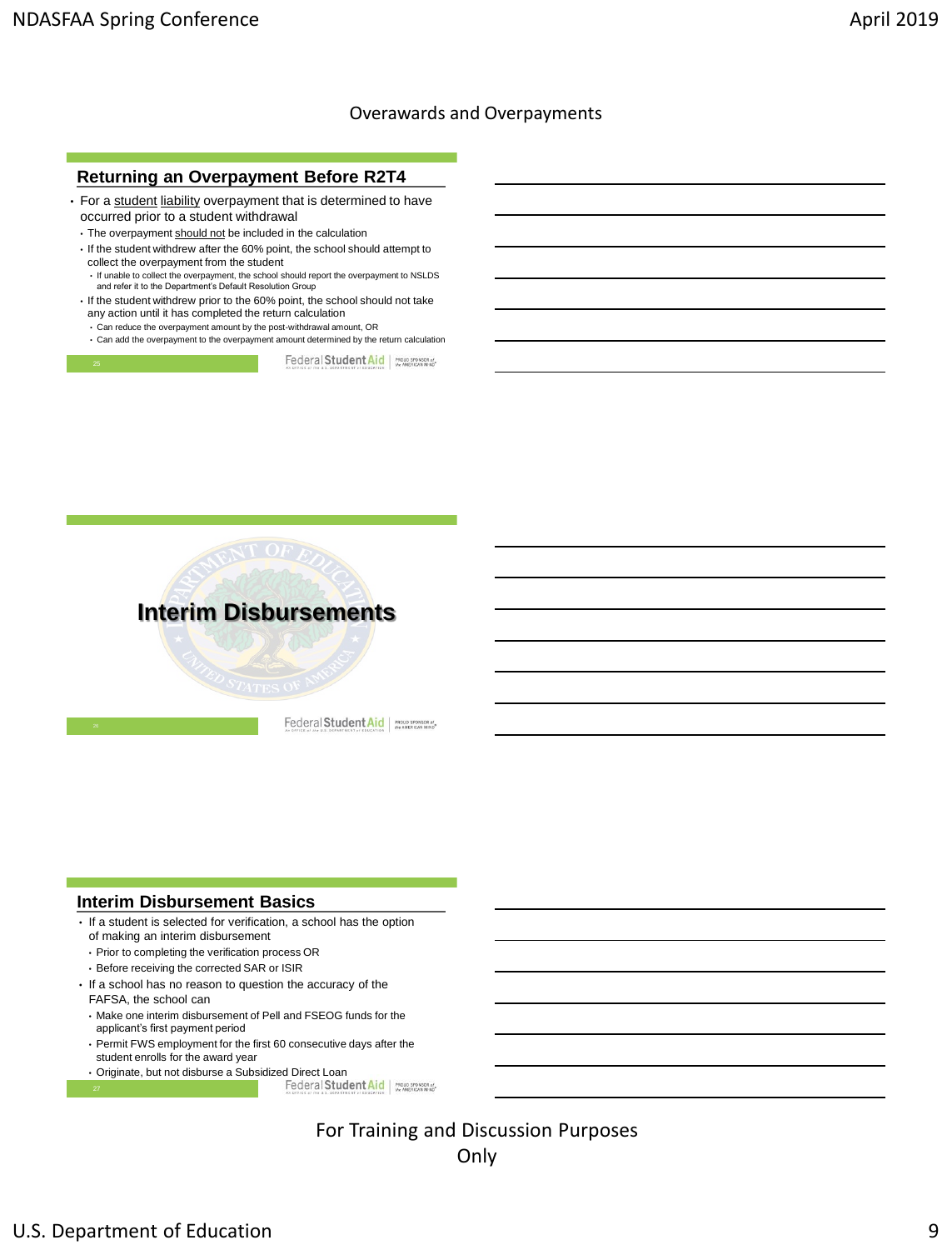## **Overpayments and Interim Disbursements**

- If an overpayment is the result of an interim disbursement of Pell or FSEOG, the school is ultimately responsible for reimbursing the appropriate account
	- Can attempt to have the student to make the overpayment • The student must not be reported to NSLDS as having an overpayment or be referred to the Department for collection
- The reimbursement must occur by the earlier of 60 days after the student's last day of attendance, or the last day of the award year

Federal Student Aid FROUD SPONSOR of

#### **Overpayments and Interim Disbursements**

- If an overpayment is the result of an interim disbursement of FWS funds, the school must
- adjust other financial aid to eliminate the overpayment, OR
- reimburse the program with its own funds

Federal Student Aid PROUD SPONSOR of

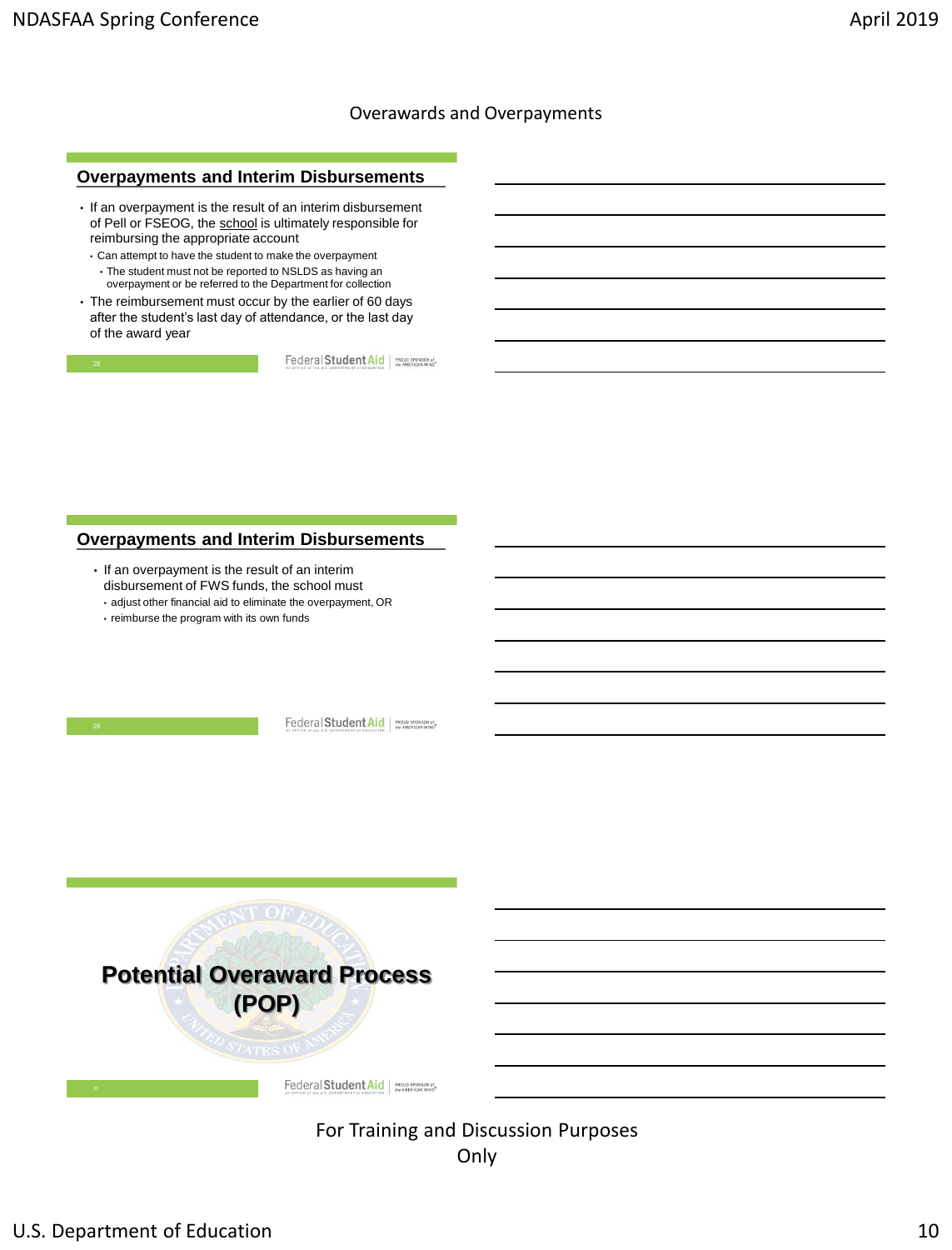#### **Pell Potential Overaward Process (POP)**

- When more than one school reports disbursements for a student, COD checks to ensure Pell eligibility is not exceeded for the award year
- If COD receives disbursement information indicating the student will receive more Pell than the student's eligibility allows, the student has entered into a potential overaward (POP) situation

Federal Student Aid | PROUD SPONSOR of

## **Pell Potential Overaward Process (POP)**

- When COD identifies a potential overaward, it will initially accept the disbursement and notify the schools involved by sending
- Warning edit 068 to the school that submitted the disbursement that caused the student to exceed eligibility for the year
- A Pell POP report that will identify the student and schools involved to all schools that have accepted and posted disbursements
- A Multiple Reporting Record (MRR) containing Pell contact information for the schools involved to all schools that have accepted and posted disbursements for the student in the award year

Federal Student Aid | PROUD SPONSOR of

## **COD Warning Edit 068**

Message: Potential Overaward Project

- Pell disbursements for a student have been received from two or more schools and ALL of the following are true:
- Disbursement is not rejected
- Other Pell awards exist for the student at different Attended School Entity IDs for the current Award Year
- Total amount disbursed for any of the other Pell awards is greater than zero
- Total of the Percentage of Eligibility Used is greater than 100.00 or 150.00 if Additional Eligibility Indicator (AEI) set to "True"

Federal Student Aid | PROUD SPONSOR of

For Training and Discussion Purposes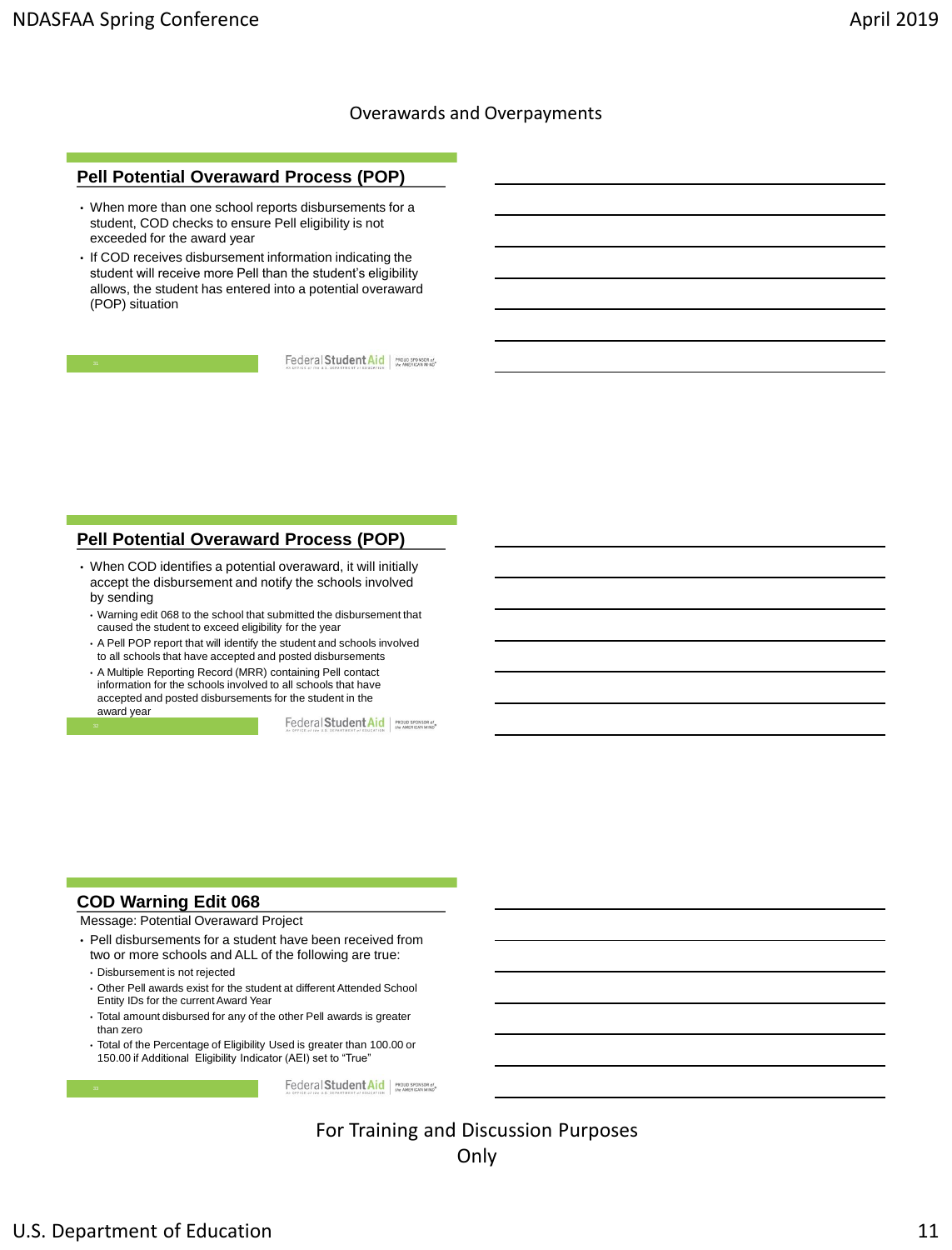### **Pell Potential Overaward Process (POP)**

- The Department expects the schools involved to resolve the potential overaward within 30 days
- The schools involved must contact one another to resolve the potential overaward
- If the POP is not resolved within 30 days, COD will reduce the Pell authorization for the student to zero at both schools
- If a school has attempted to resolve the POP with the other school, but to no satisfaction, they should contact COD School Relations for "escalated mediation"

Federal Student Aid | PROUD SPONSOR of

### **Concurrent Enrollment**

- A student may not receive Pell Grant payments concurrently from more than one school
- The COD system will identify potential concurrent enrollment when multiple schools report Pell disbursements and enrollment dates within 30 days of each other
- A student's enrollment is not considered concurrent if the enrollment periods are overlapping, but the student withdraws from the first school prior to beginning attendance in a payment period in which Pell is disbursed at the second school

Federal Student Aid | PROUD SPONSOR of

## **Concurrent Enrollment**

- When potential concurrent enrollment is identified, COD will: • Send the school with the second or subsequent disbursement record a
	- response record with an Edit Warning 069 • Send all schools with accepted disbursement records an MRR to alert schools of a possible overlap in enrollment
- The Department expects the schools involved to cooperate to resolve the issue

• The MRR will contain Pell contact information for the other school

Federal Student Aid | PROUD SPONSOR of

For Training and Discussion Purposes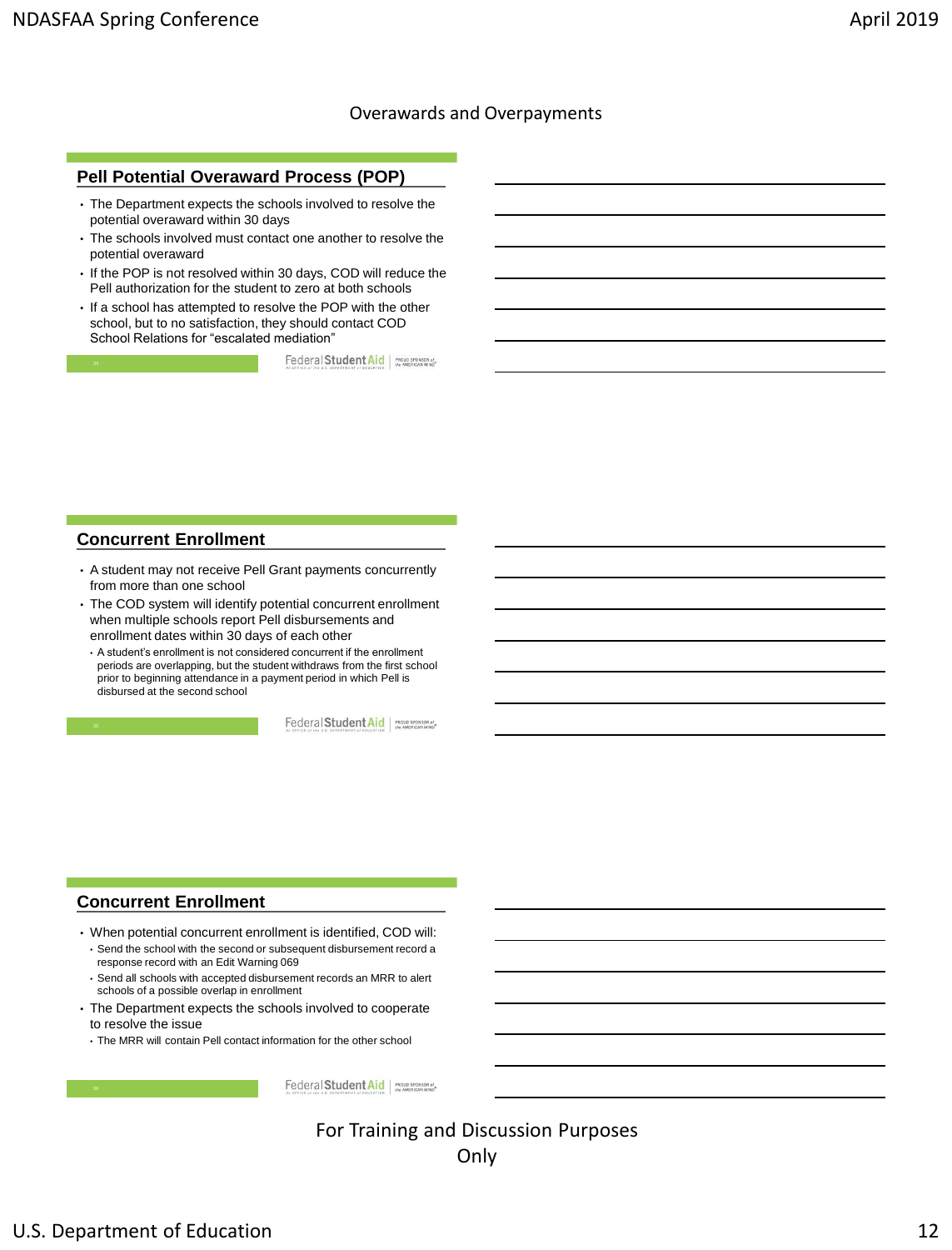### **COD Warning Edit 069**

Message: Potential Concurrent Enrollment

- Two or more Pell and TEACH Grant disbursements for a student have been received from two or more schools and ALL of the following are true:
	- Other Pell Grant/TEACH Grant awards exist for the student at different Attended School Entity IDs for the current Award Year
	- Total amount disbursed for the student for any of the other Pell Grant/TEACH Grant awards is greater than zero
	- Enrollment Dates for the student are within 30 days of one another

Federal Student Aid | PROUD SPONSOR of

### **Failure to Resolve**

A school's failure to do the following may call into question a school's administrative capability and fiscal responsibility, and might eventually result in ED's taking action to limit, suspend, or terminate a school's participation in the Federal Student Aid programs:

- Take action when they receive warning notices from COD;
- Correct overaward situations;
- Ensure that students do not receive Pell awards for concurrent enrollment at two or more schools; and
- Prevent repeated POP situations from occurring

Federal Student Aid



# For Training and Discussion Purposes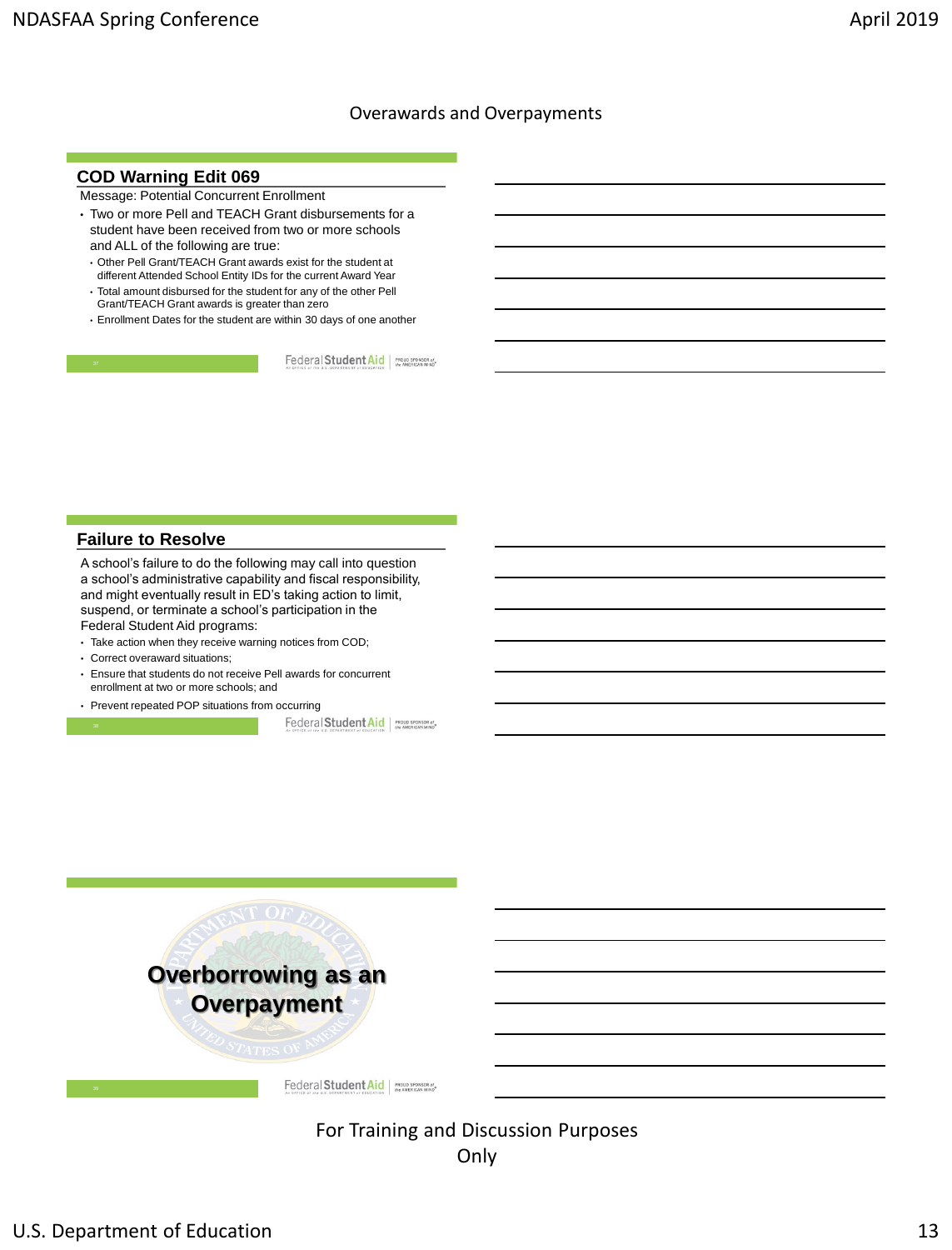#### **Inadvertent Overborrowing**

- Another kind of overpayment occurs when a student inadvertently has received FSA loan funds in excess of annual or aggregate loan limits
- Examples of Inadvertent Overborrowing
	- School processing errors
	- Missing, incorrect, outdated NSLDS information
	- Unintentional student error or omission

Federal Student Aid | PROUD SPONSOR of

#### **Inadvertent Overborrowing**

- A student who has inadvertently overborrowed, is ineligible for any further FSA funds until
	- The student has repaid the full excess loan amount, or
	- The student makes arrangements, satisfactory to the holder of the loan, to repay the excess loan amount

*If the student consolidates the loan(s) that exceeded the annual or aggregate loan limit, the student is considered to have made satisfactory arrangements to repay the debt and no additional action is required* 

Federal Student Aid | PROUD SPONSOR of

## **Inadvertent Overborrowing**

- A student who repays the excess loan amount • Will receive confirmation from the servicer that the excess amount has been repaid
- The school can receive the confirmation letter from either the student or directly from the servicer
- The effective date of a resolved inadvertent overborrowing is the date the servicer received full payment of the excess loan amount

Federal Student Aid | PROUD SPONSOR of

For Training and Discussion Purposes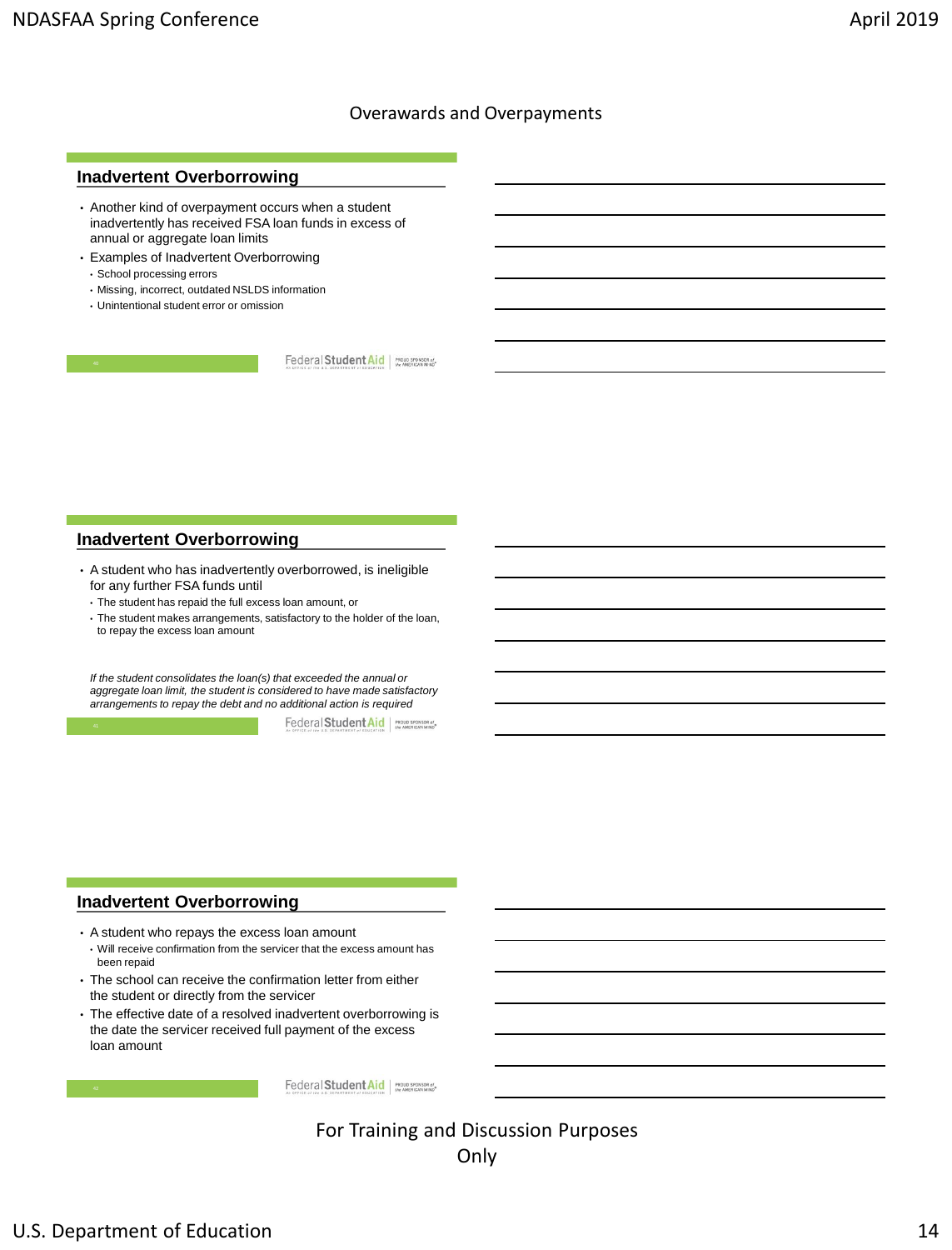#### **Inadvertent Overborrowing**

- For a student who wishes to make satisfactory payment arrangements with the servicer,
	- The student must read, sign and return a "reaffirmation agreement" provided by the servicer
	- The reaffirmation agreement is an acknowledgment of a debt in excess of the regulatory maximum and an agreement to repay the excess amount of loan funds
	- The servicer will provide a confirmation that the "reaffirmation agreement" has been accepted
	- The student or servicer must provide a copy of the reaffirmation "confirmation" to the school
	- The effective date of resolution is the date the servicer receives the signed reaffirmation agreement

Federal Student Aid | PROUD SPONSOR of

### **Inadvertent Overborrowing**

- Inadvertent overborrowing does not include deliberate actions by the school or student to exceed annual or aggregate loan limits
	- If the school has evidence of a deliberate action by another school to overborrow, it should notify its School Participation Division
	- If the school suspects fraud, it should call the Office of Inspector General at 1-800-MISUSED

Federal Student Aid | PROUD SPONSOR of

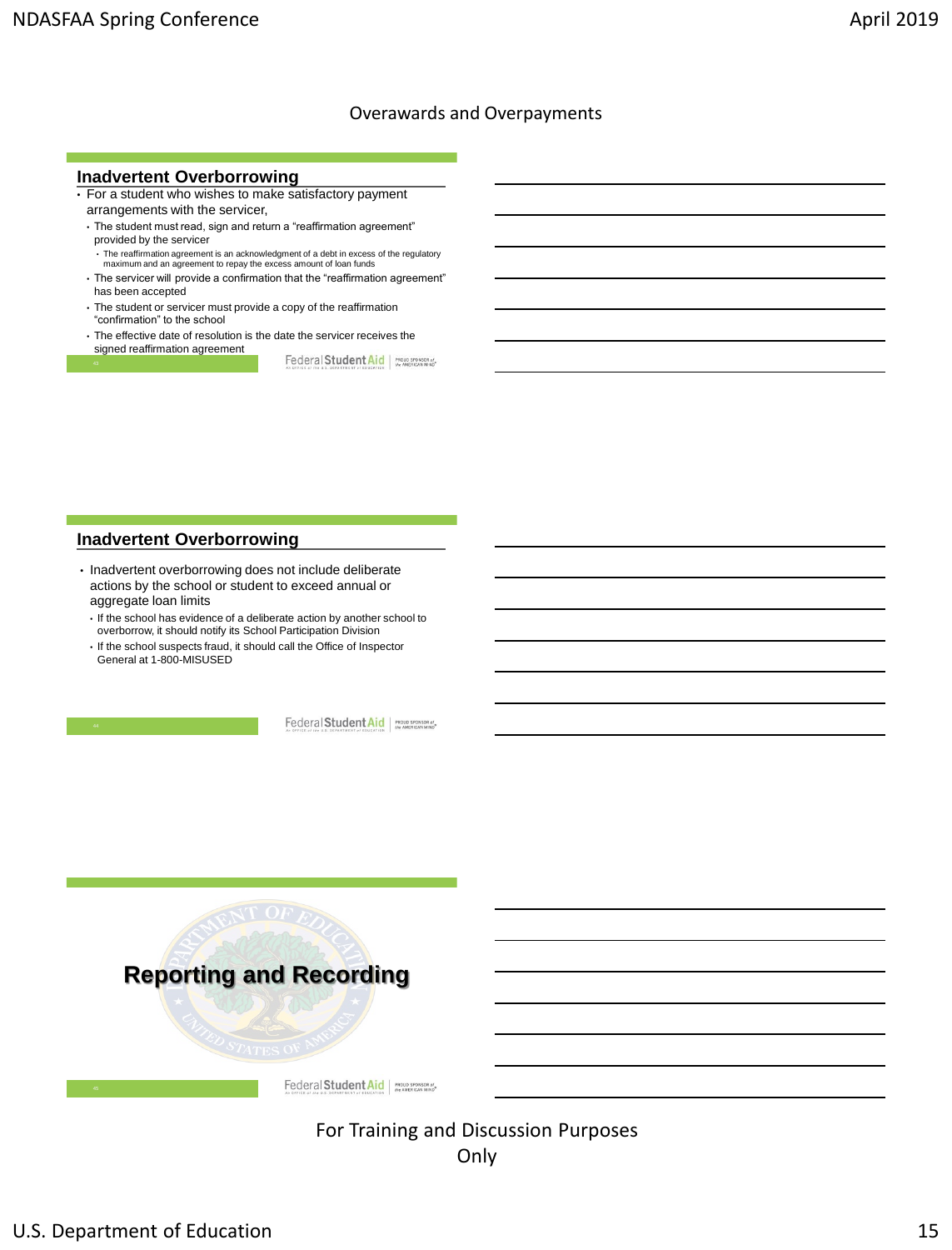### **Reporting Overpayments NSLDS**

- You must report overpayments to NSLDS within 30 days of the date you learn of the grant overpayment
- If you report a Pell Overpayment in NSLDS, do not reduce the award/disbursement amount in COD for the amount the student must return
	- Exception is if the student made a payment to the school

Federal Student Aid | PROUD SPONSOR of

#### **Referral to Debt Resolution Group**

- If the school has not succeeded in collecting a student liability overpayment on a Pell Grant, IASG, FSEOG, or TEACH Grant, it must refer the overpayment to the Debt Resolution Group for collection
	- This is done at the same time an overpayment is reported to NSLDS
- If the school elects NOT to report and refer the overpayment, it is liable and must repay the overpayment from its own funds

Federal Student Aid | PROUD SPONSOR of

## **Overpayments Resulting from R2T4**

- For students who have a grant overpayment resulting from a return calculation:
- You have 30 days from the date of determining the student withdrew to notify the student of the overpayment
- The student will retain eligibility for an additional 45 days from the earlier of:
- The date the school sends the notice of overpayment to the student
- The date the school was required to notify the student

Federal Student Aid | PROUD SPONSOR of

For Training and Discussion Purposes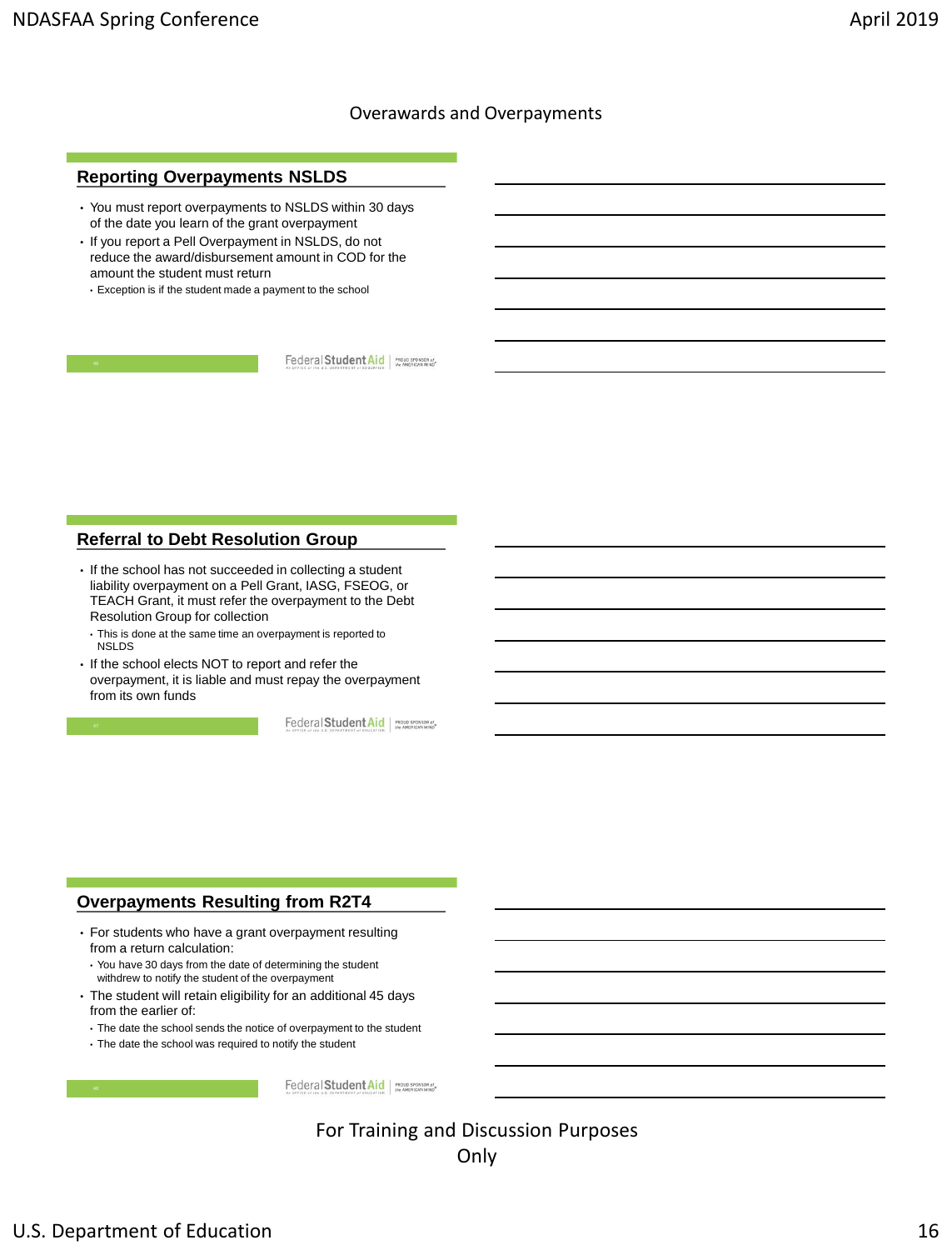### **Overpayments Resulting from R2T4**

- There are three positive actions a student can take within 45 days to extend eligibility:
	- The student may repay the overpayment in full to the school
	- The student may sign repayment agreement, not to exceed two
	- years, to the school (optional)
	- The student may sign a repayment agreement with the Department
- If the student takes no positive action within 45 days the school must immediately
	- Report the overpayment to NSLDS, and
- Refer to the Debt Resolution Group for collection

Federal Student Aid | PROUD SPONSOR of

## **Recording Payments and Reductions**

• When a school must return funds or has received payment from the student,

• Record reductions and payments by entering a replacement value in COD less only the amount the school returned

- The school should not reduce the award/disbursement amount by the amount the student must return
	- Exception is if the school receives a payment from the student

Federal Student Aid | PROUD SPONSOR of

## **Recording Payments and Reductions**

- If the school receives payment from the student prior to referring to the Debt Resolution Group
	- The school should NOT send the payment to the Debt Resolution Group
	- If the payment is for a current-year overpayment, the school should deposit the funds in the appropriate program account and make the appropriate COD entry
	- If the payment is for a prior-year overpayment, the school should make the appropriate COD entry then return the funds using the Electronic Refund function in G5

Federal Student Aid | PROUD SPONSOR of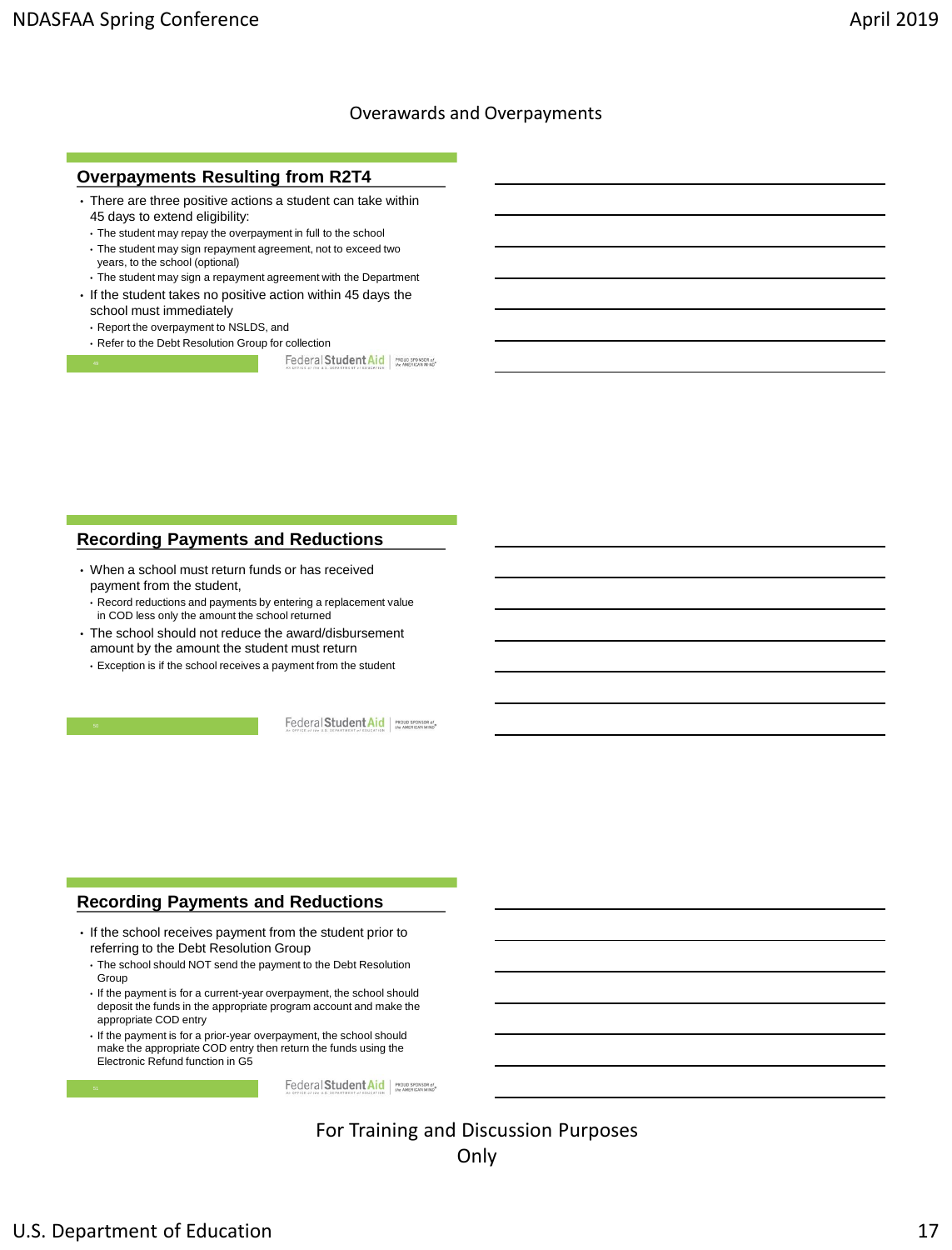

# **Resources**

| Federal Student Aid Handbook |                             |
|------------------------------|-----------------------------|
| Volume 4, Chapter 3          | Overawards and Overpayments |
| Volume 5, Chapter 1          | Overpayments prior to R2T4  |
| Volume 5, Chapter 2          | R2T4 Overpayments           |

Electronic Announcements and DCLs **EA - September 6, 2016**: COD Processing of Pell Grant Payments when Referring to Department of Education

Federal Student Aid | PROUD SPONSOR of

# **Resources (cont.)**

| Federal Regulations - 34 C.F.R. § |                                        |
|-----------------------------------|----------------------------------------|
| 668.32(q)(4)                      | Overpayments and Eligibility           |
| 668.35(c)&(e)                     | Overpayments and Eligibility           |
| 668.35                            | <b>FSA Debts</b>                       |
| 668.61                            | Interim Disbursement Recovery of Funds |
| 673.5(d)                          | Campus-Based Overaward Tolerance       |
| 685.303(g)                        | Direct Loans                           |
| 690.79                            | <b>Pell Overpayments</b>               |
| 690.11                            | <b>Pell Concurrent Enrollment</b>      |

Federal Student Aid PROUD SPONSOR of

For Training and Discussion Purposes